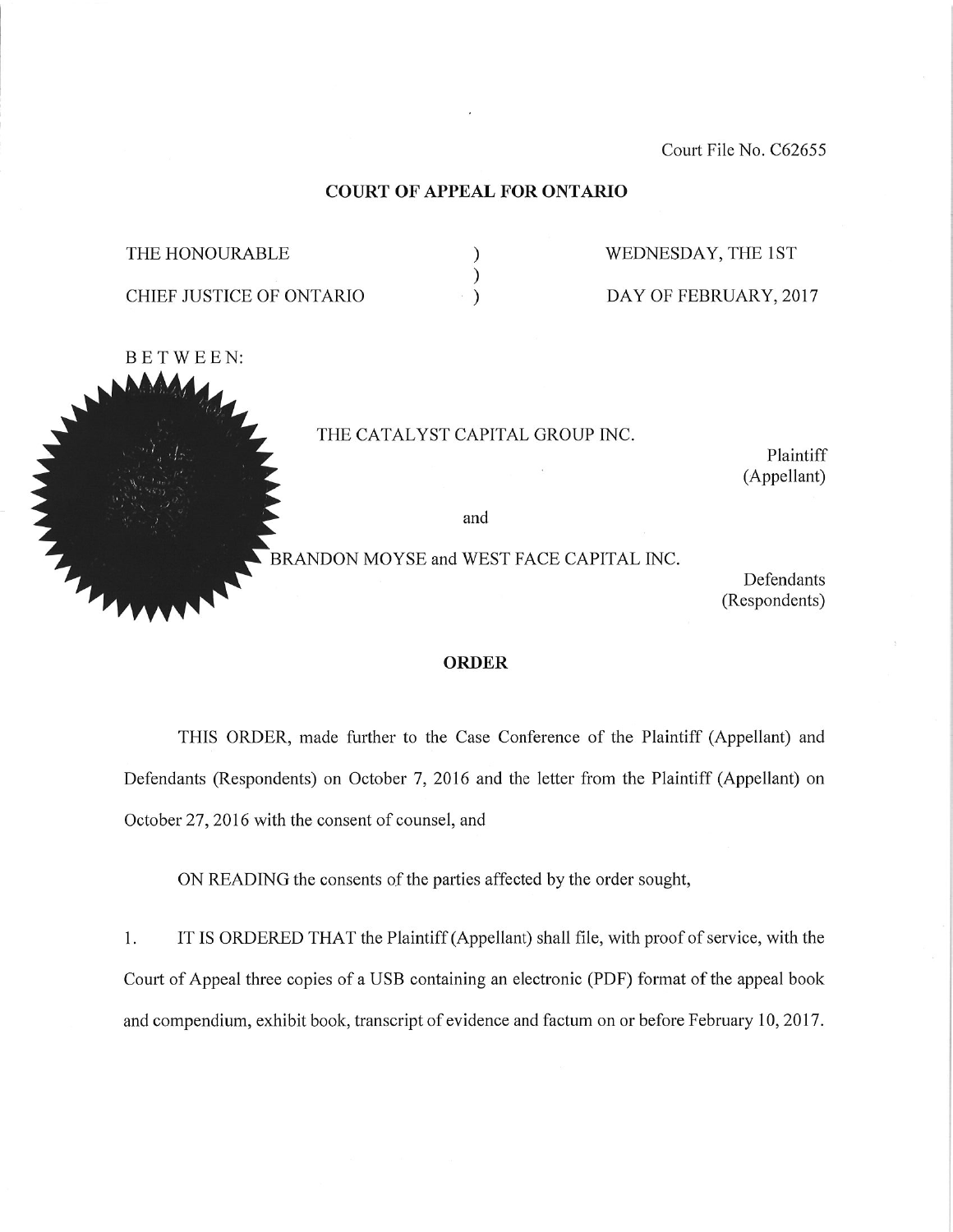2. AND IT IS ORDERED THAT the Plaintiff (Appellant) shall also file, with proof of service, with the Court of Appeal three hard copies of its compendium and factum.

3. AND IT IS ORDERED THAT the Defendants (Respondents) shall each file, with proof of service, with the Court of Appeal three copies of a USB containing an electronic (PDF) format of their compendia and facta.

4. AND IT IS ORDERED THAT the Defendants (Respondents) shall also each file, with proof of service, with the Court of Appeal three hard copies of their compendia and facta.

5. AND IT IS ORDERED THAT the Appellant shall file transcripts of evidence, as above, that include opening statements by counsel and the text of all objections.

6. AND IT IS ORDERED THAT, except as foresald, the parties shall be exempt from the requirements in Rule  $61.09(3)(a)$ ,  $61.09(3)(b)$  and  $61.12(1)$  of the *Rules of Civil Procedure* and s. 10.01(4) of the Practice Direction for the purposes of this Appeal.

7. AND IT IS ORDERED THAT the Appellant, and each of the Respondents may file a factum up to 60 pages in length.

8. AND IT IS ORDERED THAT all materials on this Appeal may be served on the other parties to this Appeal via email without requiring a response accepting service by email.

ENTERED AT / INSCRIPT A TORONTO Vandre Harry  $D$ EPU 14 REGISTRAK -' Y-?^ .-\- '-} "] He.-/^-L \*-^<-

 $p$ 68 / PAR:  $ST$ 

ON/'BOOK NO:

LE / DANS LE REQISTRE NO.:

FEB 0 7 2017